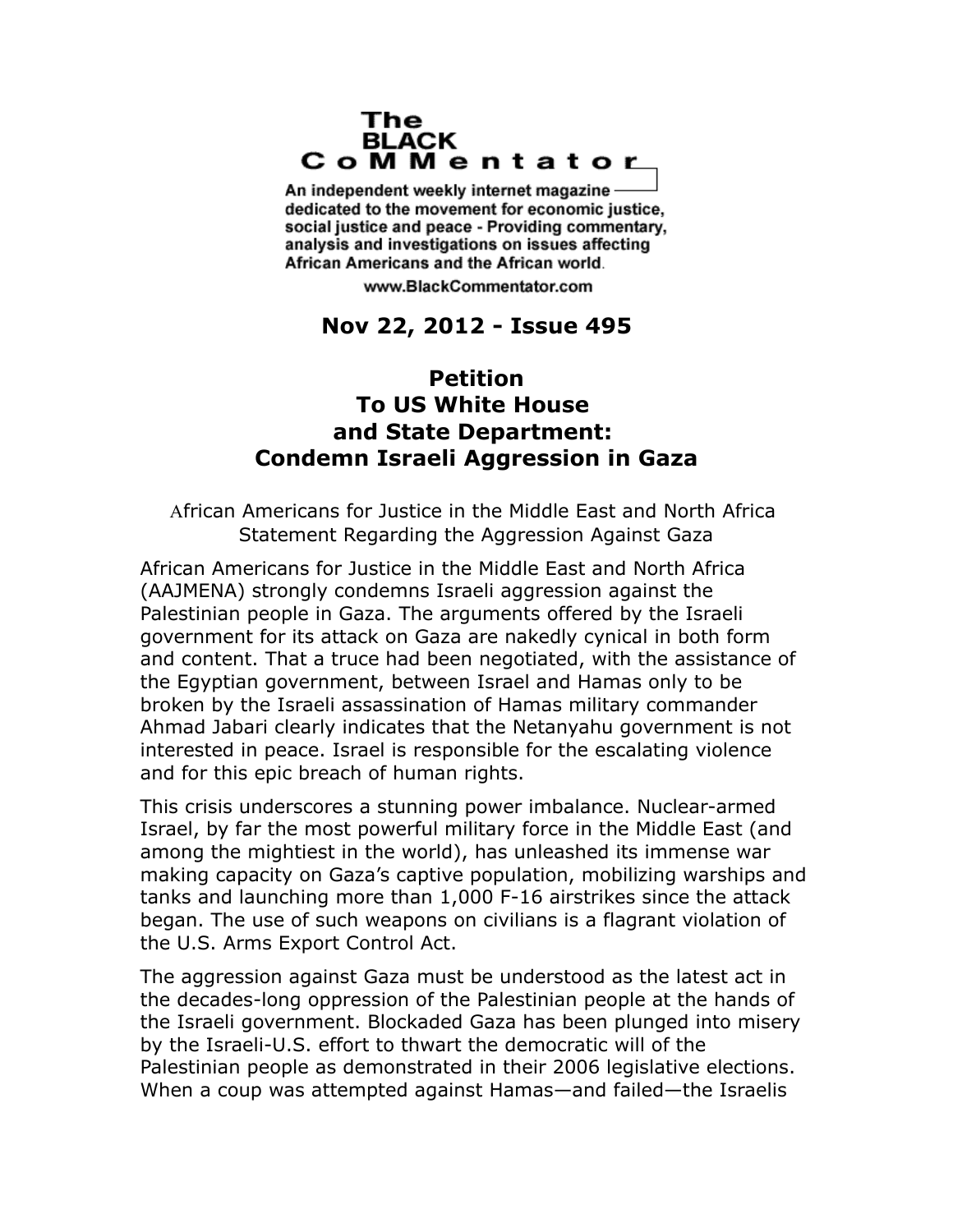sealed Gaza, spinning events to make it appear that those not interested in peace were the Palestinians. As a result, Gaza is the largest open-air prison in the world, with 1.5 million people locked into a roughly 140-square-mile strip of land. This latest humanitarian crisis has caused the disproportionate death and suffering of Palestinians, but casualties on both sides will be the consequence of Israeli aggression.

Rather than taking a stand against Israeli's onslaught and issuing an unambiguous demand for an end to the bloodshed, the Obama administration has condemned alleged Palestinian terrorism, repeating the dishonest line that this violent attack is merely in defense of Israel (a position reinforced by the one-sided coverage of the corporate news media). This represents a massive failure on the administration's part. For all Obama's denunciation of the Assad regime in Syria, it appears that his administration regards the outright slaughter of civilians in Palestine as acceptable. It is crucial that we recognize the extent of U.S. complicity in the bloodshed; our tax dollars (\$8.5 million a day) enable Israeli militarism at a time when those funds are desperately needed to fill gaps in services and infrastructure back home.

As African Americans and people of African descent in the U.S. from academia, activism and various social movements, we cannot remain silent. We call upon all people of good will to:

1. Endorse this statement.

2. Communicate with the White House and the U.S. Department of State to request that President Obama demand that Israeli Prime Minister Benjamin

Netanyahu and the IDF cease the bombardment of Gaza and withdraw their armed forces immediately. Insist that the U.S. condition aid to Israel on compliance with U.S. and international law.

3. Contact the Israeli embassy in Washington, D.C. and demand that Israel withdraw its forces and end the blockade.

4. Send your local media outlet a "letter to the editor" expressing outrage against the provocative and murderous acts of the Israeli government.

5. Join protests against Israeli aggression.

6. Support Boycott, Divestment and Sanctions [\(www.bdsmovement.net\)](http://www.bdsmovement.net/) and U.S. Campaign for the Academic and Cultural Boycott of Israel [\(www.usacbi.org\)](http://www.usacbi.org/), and back the efforts of labor unions and student groups to compel their employers and administrators to divest from companies that do business in Israel.